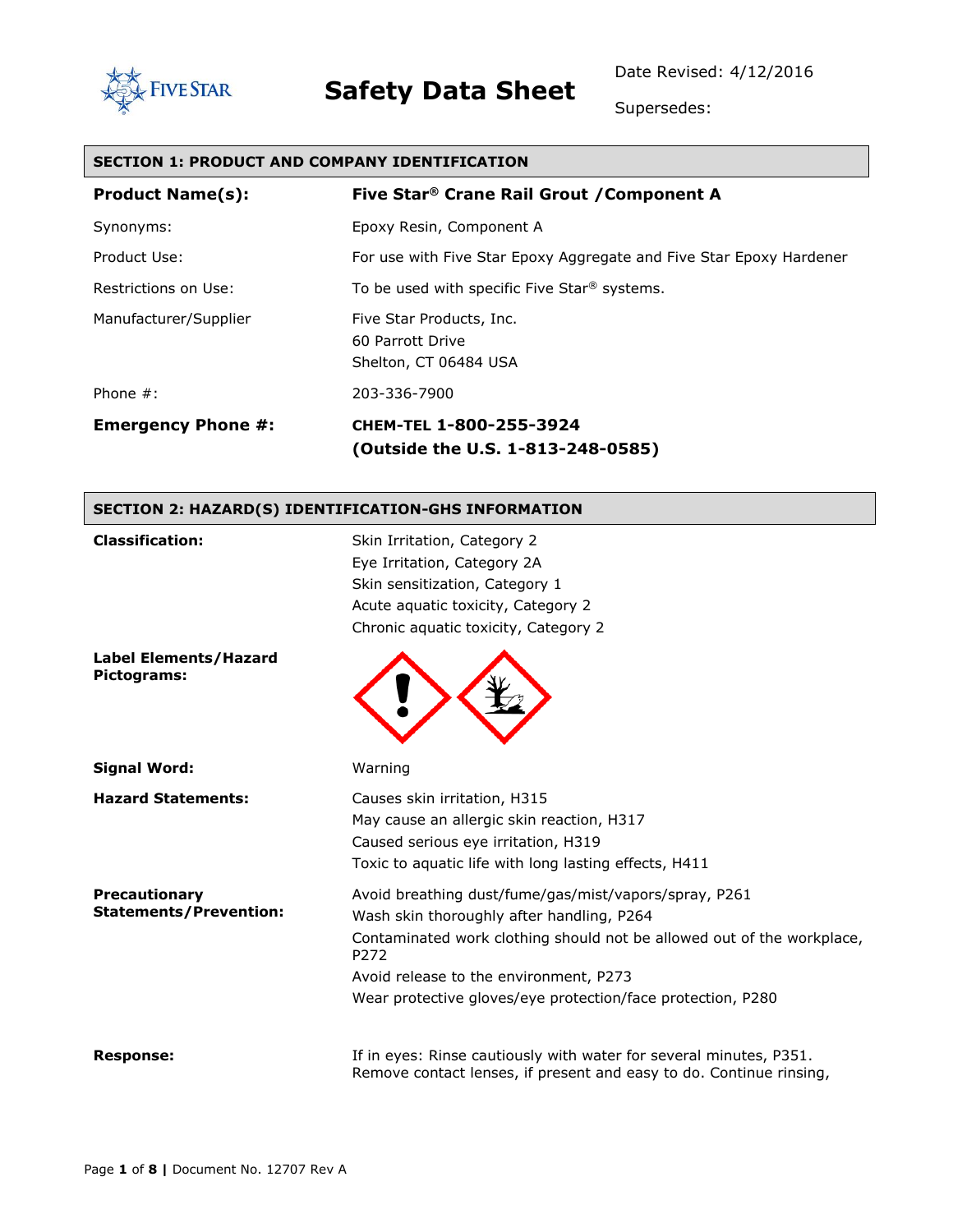| <b>FIVE STAR</b>                                   | <b>Safety Data Sheet</b>                                                                                           | Date Revised: 4/12/2016 |
|----------------------------------------------------|--------------------------------------------------------------------------------------------------------------------|-------------------------|
|                                                    |                                                                                                                    | Supersedes:             |
|                                                    | P338, P305, P351 If eye irritation persists: Get medical<br>attention/advice, P337, P313                           |                         |
|                                                    | If on skin (or hair): Wash with plenty of soap and water, P302, P352                                               |                         |
|                                                    | If swallowed: Rinse mouth. Do NOT induce vomiting, P330, P331.                                                     |                         |
|                                                    | If skin irritation or rash occurs, P333: Get medical advice/attention,<br>P313.                                    |                         |
|                                                    | Take of contaminated clothing and wash before reuse, P362                                                          |                         |
|                                                    | Collect spillate, P391                                                                                             |                         |
|                                                    | Get medical advice/attention if you feel unwell, P314                                                              |                         |
| Storage:                                           | Keep container tightly closed and in a dry well-ventilated space.                                                  |                         |
| Disposal:                                          | Dispose of contents/container in accordance with applicable regional,<br>national, and local laws and regulations. |                         |
| <b>Hazards Not Otherwise</b><br><b>Classified:</b> | Not applicable                                                                                                     |                         |
| <b>Ingredients with Unknown</b><br>Toxicity:       | Not applicable                                                                                                     |                         |

| <b>SECTION 3: COMPOSITION/INFORMATION ON INGREDIENTS</b> |                         |            |         |
|----------------------------------------------------------|-------------------------|------------|---------|
| <b>Hazardous</b><br>Ingredient(s)                        | Common<br>Name/Synonyms | CAS No.    | % wt/wt |
| Bisphenol A Diglycidyl<br><b>Ether Resin Mixture</b>     | n/a                     | 25068-38-6 | 80-90   |
| C8 and C10 Alkyl<br>Glycidly Ethers                      | n/a                     | 68609-96-1 | 10-20   |

| <b>SECTION 4: FIRST AID MEASURES</b> |                                                                                                                                                                                                                                                  |  |
|--------------------------------------|--------------------------------------------------------------------------------------------------------------------------------------------------------------------------------------------------------------------------------------------------|--|
| Inhalation:                          | If inhaled: Remove person to fresh air and keep comfortable for<br>breathing. If not breathing, give artificial respiration.<br>Consult a physician.                                                                                             |  |
| <b>Eye Contact:</b>                  | If in eyes: Rinse cautiously with water for at least 15 minutes. Remove<br>contact lenses, if present and easy to do. Continue rinsing. Consult a<br>physician.                                                                                  |  |
| <b>Skin Contact:</b>                 | If on skin (or hair): Take off immediately all contaminated clothing.<br>Rinse skin with water/shower for at least 15 minutes. Immediately call<br>a poison center or doctor if irritation develops. Wash contaminated<br>clothing before reuse. |  |
| Ingestion:                           | If swallowed: Rinse mouth. Call POISON CENTER for most current<br>information. Do NOT induce vomiting. Immediately call a poison center<br>or doctor. If vomiting occurs naturally, have victim lean forward to                                  |  |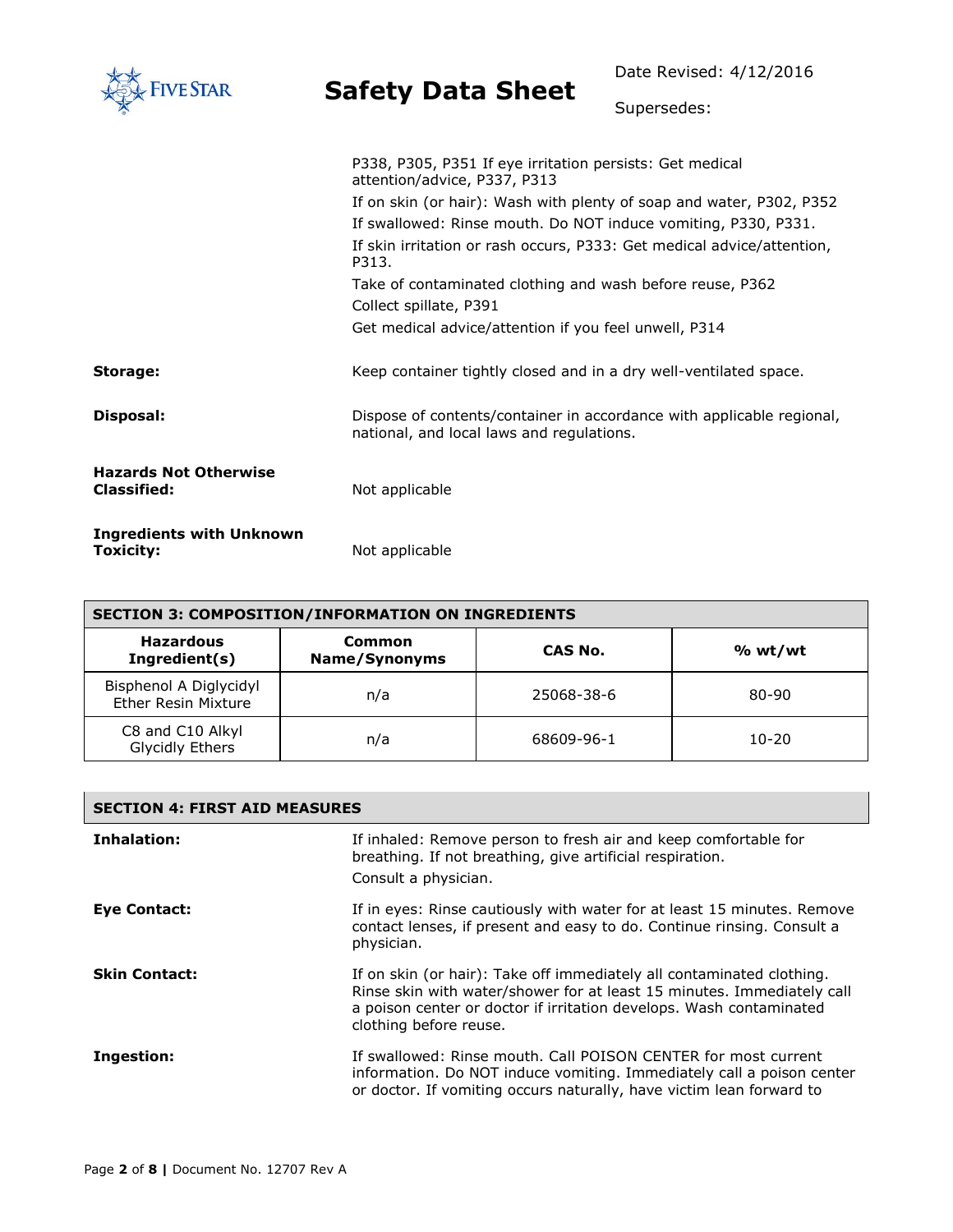| <b>FIVE STAR</b>           | <b>Safety Data Sheet</b>                                                                                                                                                                                                                                                            | Date Revised: 4/12/2016<br>Supersedes: |
|----------------------------|-------------------------------------------------------------------------------------------------------------------------------------------------------------------------------------------------------------------------------------------------------------------------------------|----------------------------------------|
|                            | reduce the risk of aspiration. Never give anything by mouth to an<br>unconscious person.                                                                                                                                                                                            |                                        |
| <b>General Advice:</b>     | In case of accident or if you feel unwell, seek medical advice<br>immediately (show the label or SDS where possible). First Aid<br>responders should pay attention to self-protection and use<br>recommended protective clothing (chemical resistant gloves, splash<br>protection). |                                        |
| <b>Note to Physicians:</b> | Symptoms may not appear immediately. Treat symptomatically.                                                                                                                                                                                                                         |                                        |

| <b>SECTION 5: FIRE-FIGHTING MEASURES</b>          |                                                                             |  |
|---------------------------------------------------|-----------------------------------------------------------------------------|--|
| <b>Flammability and Explosion</b><br>Information: | Not available                                                               |  |
| <b>Sensitivity to Mechanical</b><br>Impact:       | Not available                                                               |  |
| <b>MEANS OF EXTINCTION</b>                        |                                                                             |  |
| <b>Suitable Extinguishing Media:</b>              | Use water spray, alcohol-resistant foam, dry chemical or carbon<br>dioxide. |  |
| <b>Unsuitable Extinguishing</b><br>Media:         | Not available                                                               |  |
| <b>Protection of Firefighters:</b>                | Wear self-contained breathing apparatus for fire-fighting if necessary.     |  |

| <b>SECTION 6: ACCIDENTAL RELEASE MEASURES</b> |                                                                                                                                                                                                                                                                                              |  |
|-----------------------------------------------|----------------------------------------------------------------------------------------------------------------------------------------------------------------------------------------------------------------------------------------------------------------------------------------------|--|
| <b>Emergency Procedures:</b>                  | Uncontrolled releases should be responded to by trained personnel<br>using pre-planned procedures. Proper protective equipment should be<br>used. In case of a spill, clear the affected area, protect people, and<br>respond with trained personnel. Eliminate all ignition sources.        |  |
| <b>Personal Precautions:</b>                  | Use personal protective equipment. Avoid breathing vapors, mist, or<br>gas. Ensure adequate ventilation. When respirators are required, select<br>NIOSH/MSHA approved based on actual or potential airborne<br>concentrations in accordance with latest OSHA and/or ANSI<br>recommendations. |  |
| <b>Environmental Precautions:</b>             | Prevent further leakage or spillage if safe to do so. Do not let product<br>enter drains. Discharge into the environment must be avoided.                                                                                                                                                    |  |
| <b>Methods for Containment:</b>               | Soak up with inert absorbent material and dispose of as hazardous<br>waste. Keep in suitable, closed containers for disposal.                                                                                                                                                                |  |
| <b>Other Information:</b>                     | See Section 13 for disposal considerations.                                                                                                                                                                                                                                                  |  |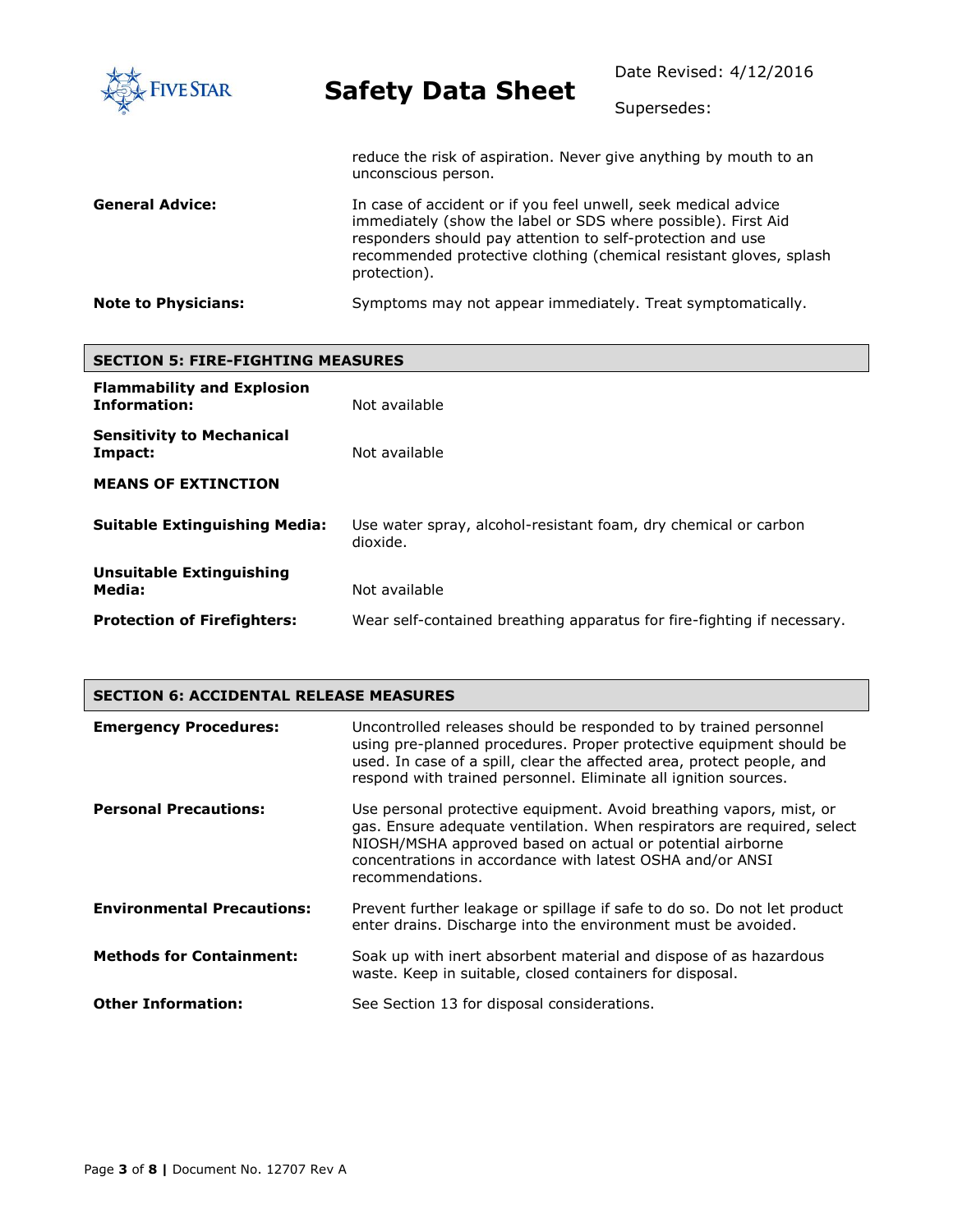

Supersedes:

| <b>SECTION 7: HANDLING AND STORAGE</b> |                                                                                                                                                                     |  |
|----------------------------------------|---------------------------------------------------------------------------------------------------------------------------------------------------------------------|--|
| <b>Handling:</b>                       | Avoid contact with skin and eyes. Avoid inhalation of vapor or mist.                                                                                                |  |
| Storage:                               | Keep container tightly closed in a dry and well-ventilated place.<br>Containers which are opened must be carefully resealed and kept<br>upright to prevent leakage. |  |

#### **SECTION 8: EXPOSURE CONTROLS/PERSONAL PROTECTION**

#### **Exposure Guidelines**

| Component                                            | <b>CAS No.</b> | <b>ACGIH</b> | <b>OSHA</b> |
|------------------------------------------------------|----------------|--------------|-------------|
| Bisphenol A Diglycidyl<br><b>Ether Resin Mixture</b> | 25068-38-6     | n/a          | n/a         |
| C8 and C10 Alkyl Glycidil<br><b>Ethers</b>           | 68609-96-1     | n/a          | n/a         |

PEL: Permissible Exposure Limit TLV: Threshold Limit Value

**Engineering Controls:** Not normally required.

#### **PERSONAL PROTECTIVE EQUIPMENT (PPE)**

| <b>Eye/Face Protection:</b>                      | Face shield and safety glasses. Use equipment for eye protection that<br>meets the standards referenced for OSHA regulations in 29 CFR<br>1910.133 for Personal Protective Equipment.                                                                                         |
|--------------------------------------------------|-------------------------------------------------------------------------------------------------------------------------------------------------------------------------------------------------------------------------------------------------------------------------------|
| <b>Hand Protection:</b>                          | Wear protective gloves. Rubber or polyethylene material is<br>recommended. Consult manufacturer specifications for further<br>information.                                                                                                                                    |
| <b>Skin and Body Protection:</b>                 | Wear protective clothing. Clothing with full length sleeves and pants<br>should be worn.                                                                                                                                                                                      |
| <b>General Hygiene</b><br><b>Considerations:</b> | Handle according to established industrial hygiene and safety practices.<br>Provide readily accessible eye wash stations and safety showers. Wash<br>at end of shift and before eating, smoking, or using the toilet. Remove<br>contaminated clothing and launder or discard. |

| <b>SECTION 9: PHYSICAL AND CHEMICAL PROPERTIES</b> |                          |  |
|----------------------------------------------------|--------------------------|--|
| Appearance:                                        | Clear light amber liquid |  |
| Color:                                             | Light amber              |  |
| Odor:                                              | Semi Sweet               |  |
| <b>Odor Threshold:</b>                             | Not Applicable           |  |
| <b>Physical State:</b>                             | Liquid                   |  |
| pH:                                                | Not Available            |  |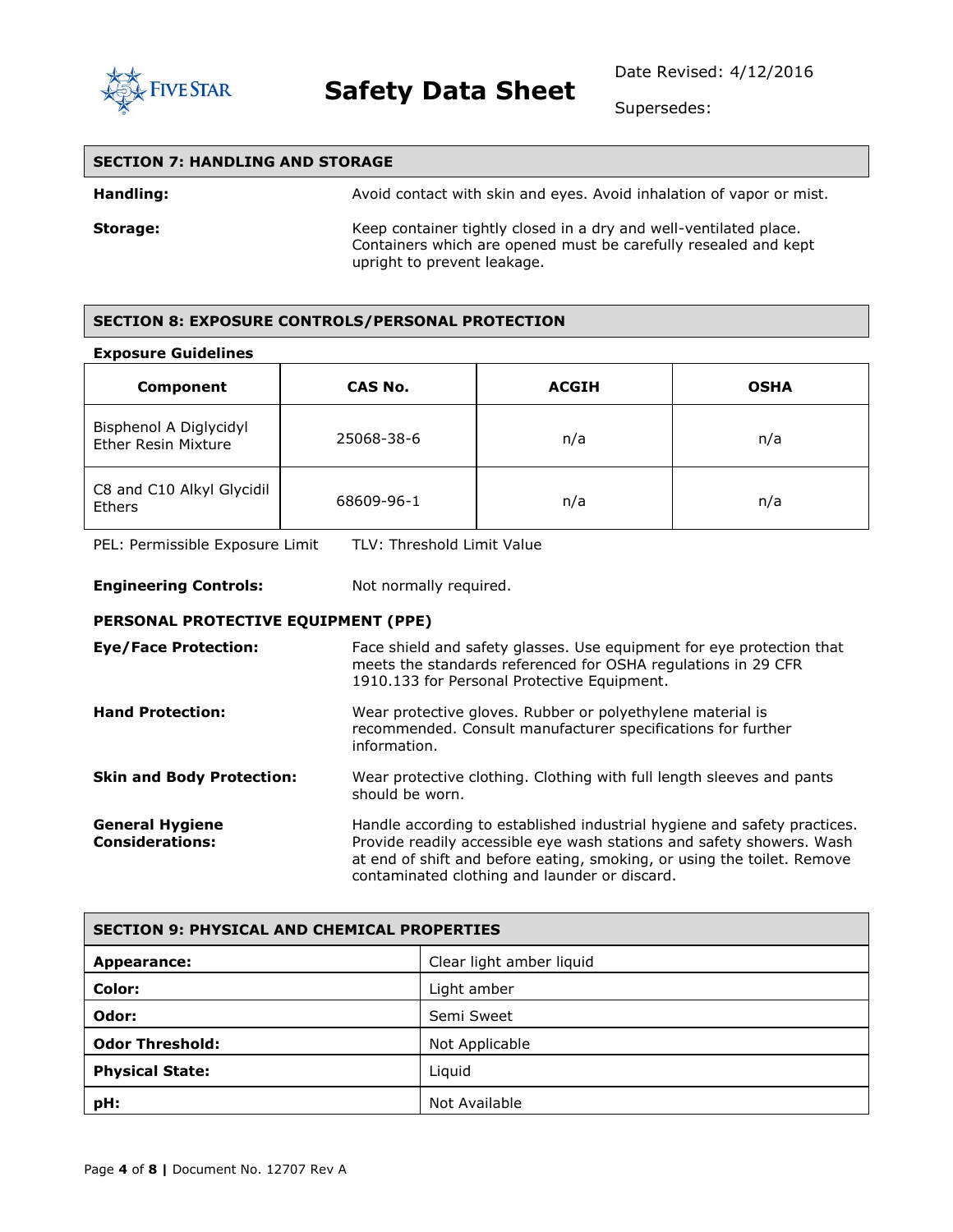

Supersedes:

| <b>Melting Point / Freezing Point:</b>        | Not Available                                  |  |
|-----------------------------------------------|------------------------------------------------|--|
| <b>Initial Boiling Point:</b>                 | Not Available                                  |  |
| <b>Boiling Point:</b>                         | Not Available                                  |  |
| <b>Flash Point:</b>                           | 93.4°C, 200°F Setaflash Closed Cup ASTM D 3828 |  |
| <b>Evaporation Rate:</b>                      | Not Applicable                                 |  |
| Flammability (solid, gas):                    | Not Applicable                                 |  |
| <b>Lower Flammability Limit:</b>              | Not Applicable                                 |  |
| <b>Upper Flammability Limit:</b>              | Not Applicable                                 |  |
| <b>Vapor Pressure:</b>                        | $1.33$ mbar                                    |  |
| <b>Vapor Density:</b>                         | 1 $[Air = 1]$                                  |  |
| <b>Relative Density:</b>                      | 1.10                                           |  |
| Solubility:                                   | Slightly                                       |  |
| Partition Coefficient: n-Octanol/Water:       | Not Applicable                                 |  |
| <b>Auto-ignition Temperature:</b>             | Not Available                                  |  |
| <b>Decomposition Temperature:</b>             | Not Available                                  |  |
| <b>Viscosity:</b>                             | 1000 cps                                       |  |
| Percent Volatile, wt.%:                       | 0%                                             |  |
| VOC Content, wt.%:                            | 0%                                             |  |
| <b>Density:</b>                               | $1.10$ g/cc                                    |  |
| <b>Coefficient of Water/Oil Distribution:</b> | Not Applicable                                 |  |

#### **SECTION 10: STABILITY AND REACTIVITY**

| <b>Chemical Stability:</b>                    | Stable under normal conditions.                |  |
|-----------------------------------------------|------------------------------------------------|--|
| <b>Hazardous decomposition</b><br>byproducts: | $CO$ , $CO2$ smoke, toxic vapors               |  |
| <b>Conditions to Avoid:</b>                   | Amine compounds under uncontrolled conditions. |  |
| <b>Incompatible Materials:</b>                | Strong oxidizing agents.                       |  |

#### **SECTION 11: TOXICOLOGICAL INFORMATION**

#### **Acute Toxicity:**

| <b>Primary Irritant Effect</b><br>On the Skin: | Irritant to skin and mucous membranes. |
|------------------------------------------------|----------------------------------------|
| <b>Primary Irritant Effect</b><br>On the Eye:  | Irritating effect.                     |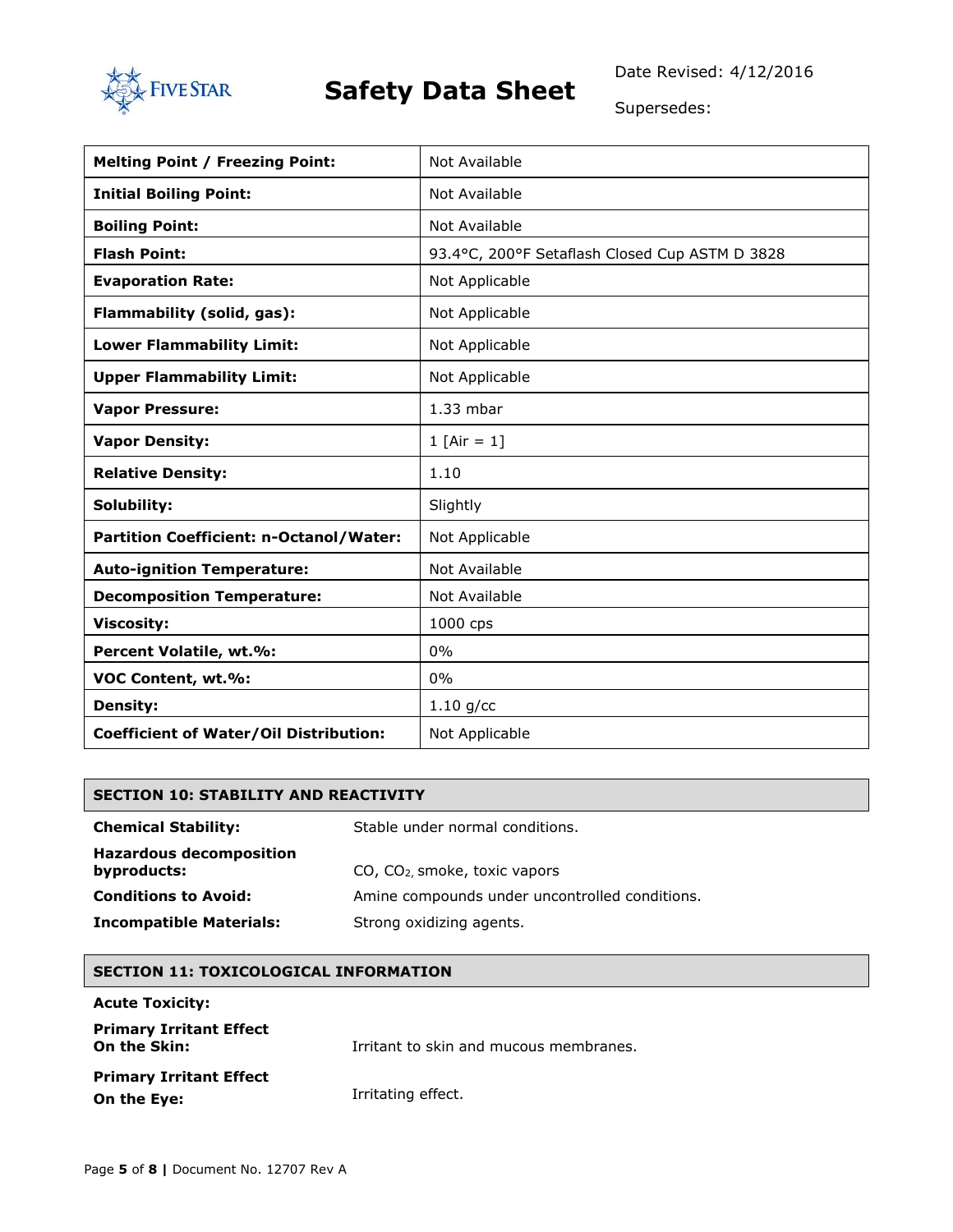

Date Revised: 4/12/2016

Supersedes:

| Swallowing:                     | Can cause abdominal irritation, nausea, vomiting, and diarrhea.      |
|---------------------------------|----------------------------------------------------------------------|
| <b>Additional Toxicological</b> | This product has no carcinogens listed by IARC, NTP, NIOSH, OSHA, or |
| Information:                    | ACGIH as of this date, greater or equal to 0.1%                      |

#### **SECTION 12: ECOLOGICAL INFORMATION**

| Toxicity:                                           | All work practices must be aimed at eliminating environmental<br>contamination.                                                            |  |
|-----------------------------------------------------|--------------------------------------------------------------------------------------------------------------------------------------------|--|
| <b>Aquatic Toxicity:</b>                            | This material is harmful to the environment.                                                                                               |  |
| <b>Persistence and</b><br>Degradability:            | The product is partially biodegradable. Significant residue remains.                                                                       |  |
| <b>Bio-accumulative Potential:</b>                  | Does not accumulate in organisms.                                                                                                          |  |
| <b>Mobility in Soil:</b>                            | No further relevant information available                                                                                                  |  |
| <b>Ecotoxical Effects</b><br><b>Remark:</b>         | Toxic for fish. Due to mechanical actions of the product damages may<br>occur. The declared action may be partly caused by lack of oxygen. |  |
| <b>Additional Ecological</b><br><b>Information:</b> | No further relevant information available                                                                                                  |  |
| <b>General Notes:</b>                               | No further relevant information available                                                                                                  |  |
| <b>PBT Assessment:</b>                              | N/A                                                                                                                                        |  |
| <b>vPvB Assessment:</b>                             | N/A                                                                                                                                        |  |
| <b>Other Adverse Effects:</b>                       | No further relevant information available                                                                                                  |  |

#### **SECTION 13: DISPOSAL CONSIDERATIONS**

#### **Waste Treatment Methods**

| <b>Recommendation:</b> | The generation of waste should be avoided or minimized wherever<br>possible. Dispose of surplus and non-recyclable products via a licensed<br>waste disposal contractor. Waste should not be disposed of untreated<br>to the sewer unless fully compliant with the requirements of authorities<br>with jurisdiction. Waste packaging should be recycled. Incineration or<br>landfill should only be considered when recycling is not feasible.                                                     |
|------------------------|----------------------------------------------------------------------------------------------------------------------------------------------------------------------------------------------------------------------------------------------------------------------------------------------------------------------------------------------------------------------------------------------------------------------------------------------------------------------------------------------------|
|                        | Care should be taken when handling emptied containers t h a t have<br>not been cleaned or rinsed out. Empty containers and liners may retain<br>some product residues. Vapor from some product residues may create<br>a highly flammable or explosive atmosphere inside the container. Do<br>not cut, weld or grind used containers unless they have been cleaned<br>thoroughly internally. Avoid dispersal of spilled material and runoff and<br>contact with soil, waterways, drains and sewers. |
|                        | Processing, use or contamination may change the waste disposal<br>requirements. Do not dispose of on land, in surface waters, or in storm<br>drains. Waste should be recycled or disposed of in accordance with<br>regulations. Large amounts should be collected for reuse or consigned<br>to licensed hazardous waste haulers for disposal.                                                                                                                                                      |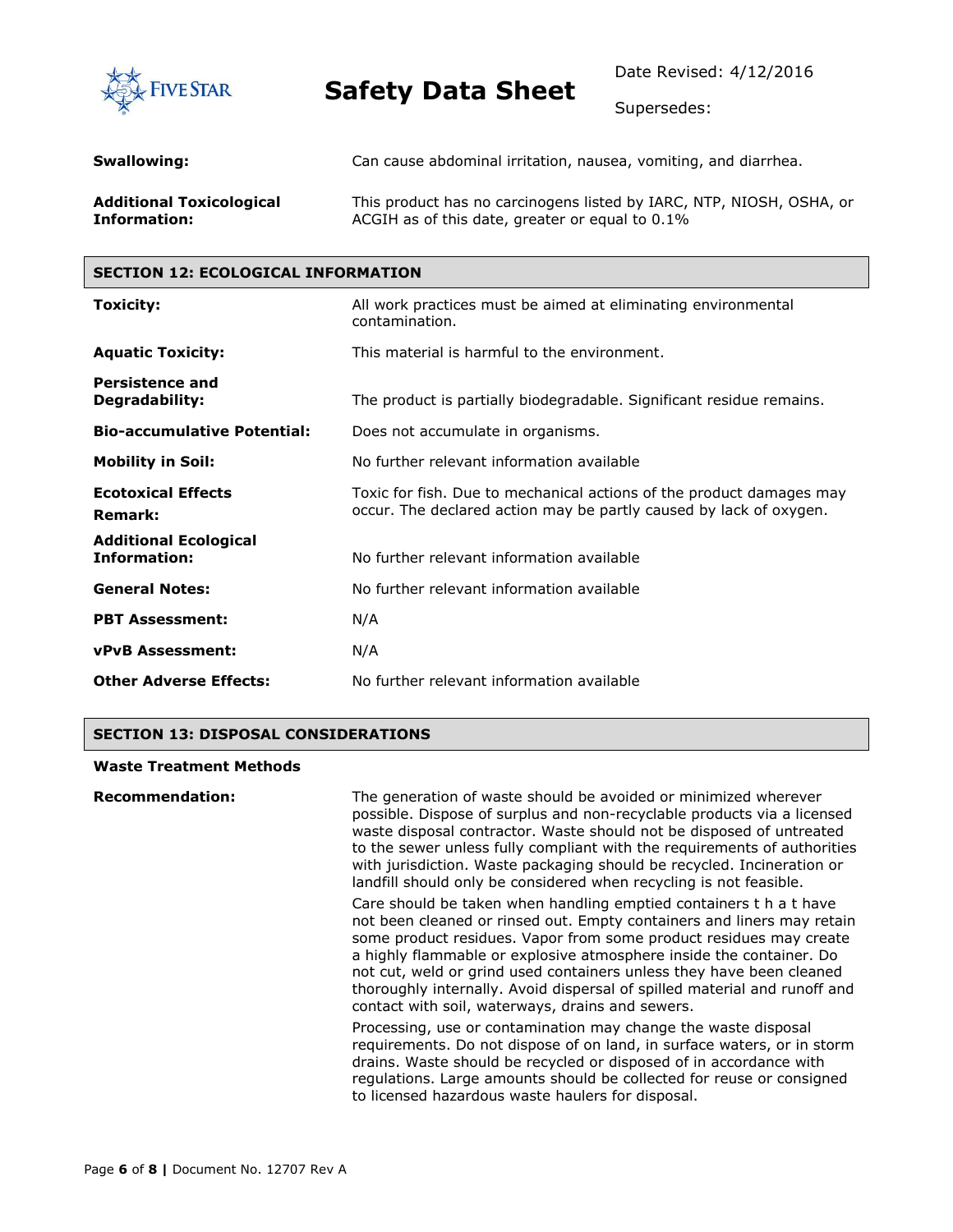

Supersedes:

ALL DISPOSAL MUST BE IN ACCORDANCE WITH ALL FEDERAL, STATE, PROVINCIAL, AND LOCAL REGULATIONS. IF IN DOUBT, CONTACT PROPER AGENCIES.

**Uncleaned Packaging:** Empty containers may contain residue and may be dangerous. Do not attempt to refill or clean without proper instructions. Empty drums should be drained and stored safely for reconditioning or recycling.

**Recommendation:** Disposal must be made according to official regulations.

#### **SECTION 14: TRANSPORT INFORMATION**

| <b>US DEPARTMENT of</b><br><b>TRANSPORTATION (DOT)</b>                                          |                                                                                                  |  |
|-------------------------------------------------------------------------------------------------|--------------------------------------------------------------------------------------------------|--|
| <b>Proper Shipping Name:</b>                                                                    | <b>NOT REGULATED</b>                                                                             |  |
| Class:                                                                                          | <b>NONE</b>                                                                                      |  |
| <b>UN #:</b>                                                                                    | <b>NONE</b>                                                                                      |  |
| <b>Packing Group:</b>                                                                           | <b>NONE</b>                                                                                      |  |
| <b>CANADA Transportation of</b><br><b>Dangerous Goods (TDG)</b><br><b>Proper Shipping Name:</b> | <b>NOT REGULATED</b>                                                                             |  |
|                                                                                                 |                                                                                                  |  |
| Class:                                                                                          | <b>NONE</b>                                                                                      |  |
| <b>UN #:</b>                                                                                    | <b>NONE</b>                                                                                      |  |
| <b>Packing Group:</b>                                                                           | <b>NONE</b>                                                                                      |  |
| <b>INTERNATIONAL AIR</b><br><b>TRANSPORTATION Proper</b><br><b>Shipping Name (ICAO/IATA):</b>   | UN3082, ENVIRONMENTALLY HAZARDOUS SUBSTANCE, LIQUID, NOS<br>(BISPHENOL-A EPOXY RESIN), 9, PG III |  |
| Class:                                                                                          | 9                                                                                                |  |
| <b>UN #:</b>                                                                                    | 3082                                                                                             |  |
| <b>Packing Group:</b>                                                                           | III                                                                                              |  |
| <b>WATER TRANSPORTATION</b>                                                                     |                                                                                                  |  |
| <b>Proper Shipping Name</b><br>(IMO/IMDG):                                                      | UN3082, ENVIRONMENTALLY HAZARDOUS SUBSTANCE, LIQUID, NOS<br>(BISPHENOL-A-EPOXY RESIN), 9, PG III |  |
| Class:                                                                                          | 9                                                                                                |  |
| $UN#$ :                                                                                         | 3082                                                                                             |  |
| <b>Packing Group:</b>                                                                           | Ш                                                                                                |  |
| <b>Marine Pollutant:</b>                                                                        | Bisphenol-A Epoxy Resin                                                                          |  |